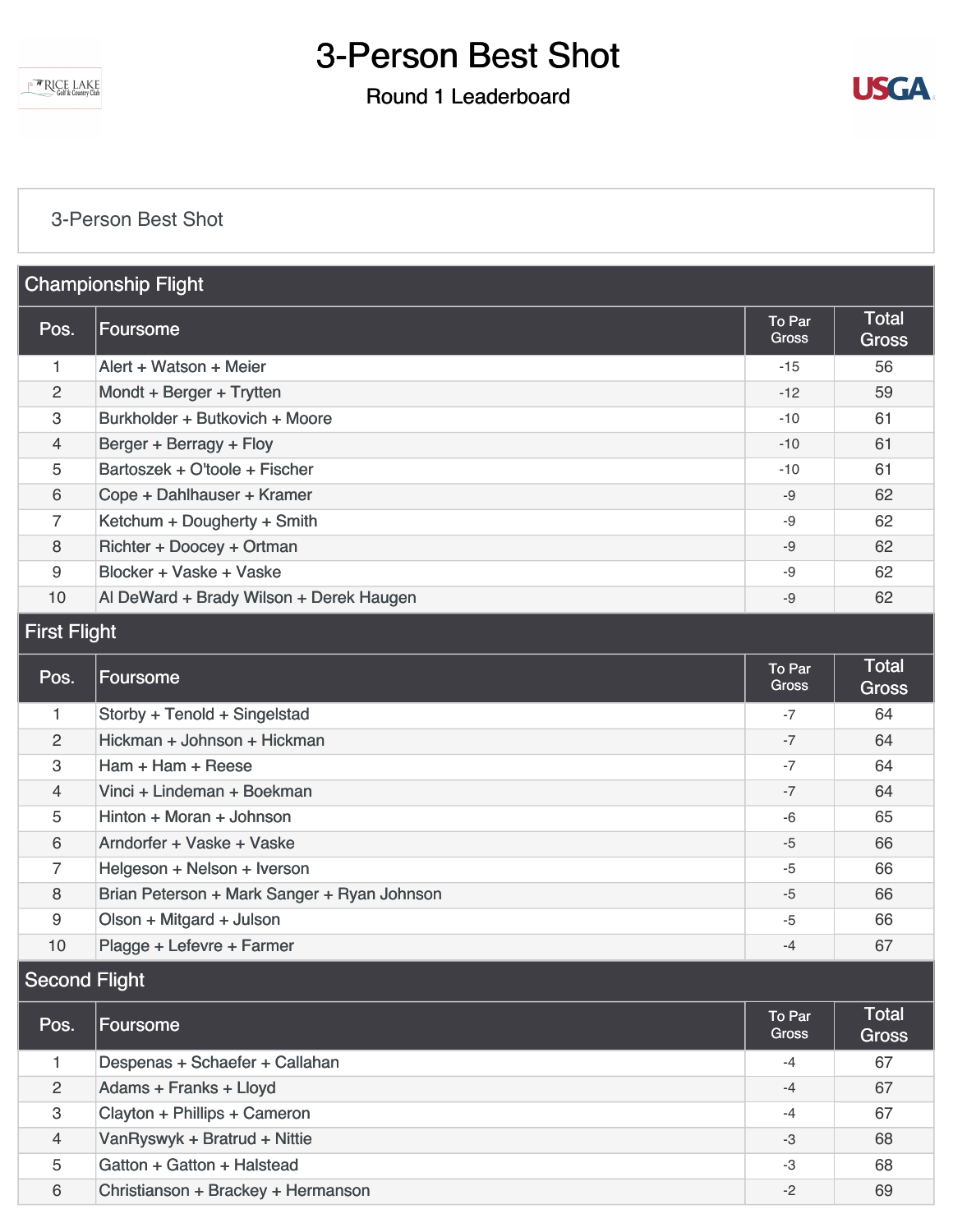**ARICE LAKE** 

## 3-Person Best Shot

## Round 1 Leaderboard



| 7                   | Germain + Verhalen + Erickson     | $-2$            | 69                    |
|---------------------|-----------------------------------|-----------------|-----------------------|
| 8                   | Rahe + Arndorfer + Ortman         | $-2$            | 69                    |
| 9                   | Pena + Johnson + Howe             | $-1$            | 70                    |
| 10 <sup>°</sup>     | Throne + Markum + Hoyle           | $-1$            | 70                    |
| <b>Third Flight</b> |                                   |                 |                       |
| Pos.                | <b>Foursome</b>                   | To Par<br>Gross | <b>Total</b><br>Gross |
| 1                   | Nickle + Urban + Neuman           | $-1$            | 70                    |
| $\overline{2}$      | Johnson + Fisher + Davis          | $-1$            | 70                    |
| 3                   | Pederson + Clayton + Wheeler      | $-1$            | 70                    |
| $\overline{4}$      | Vaske + Gifford + Vaske           | E               | 71                    |
| 5                   | Anderson + Helgeson + Engsler     | Ε               | 71                    |
| 6                   | Helgeson + Wumkes + Millis        | $+1$            | 72                    |
| $\overline{7}$      | Grimm + Arndorfer + Hellman       | $+2$            | 73                    |
| 8                   | Adams + Engebretson + Adams       | $+4$            | 75                    |
| 9                   | Oliver + Vaske + Hillman          | $+4$            | 75                    |
| 10                  | Gustafson + Gustafson + Gustafson | $+14$           | 85                    |